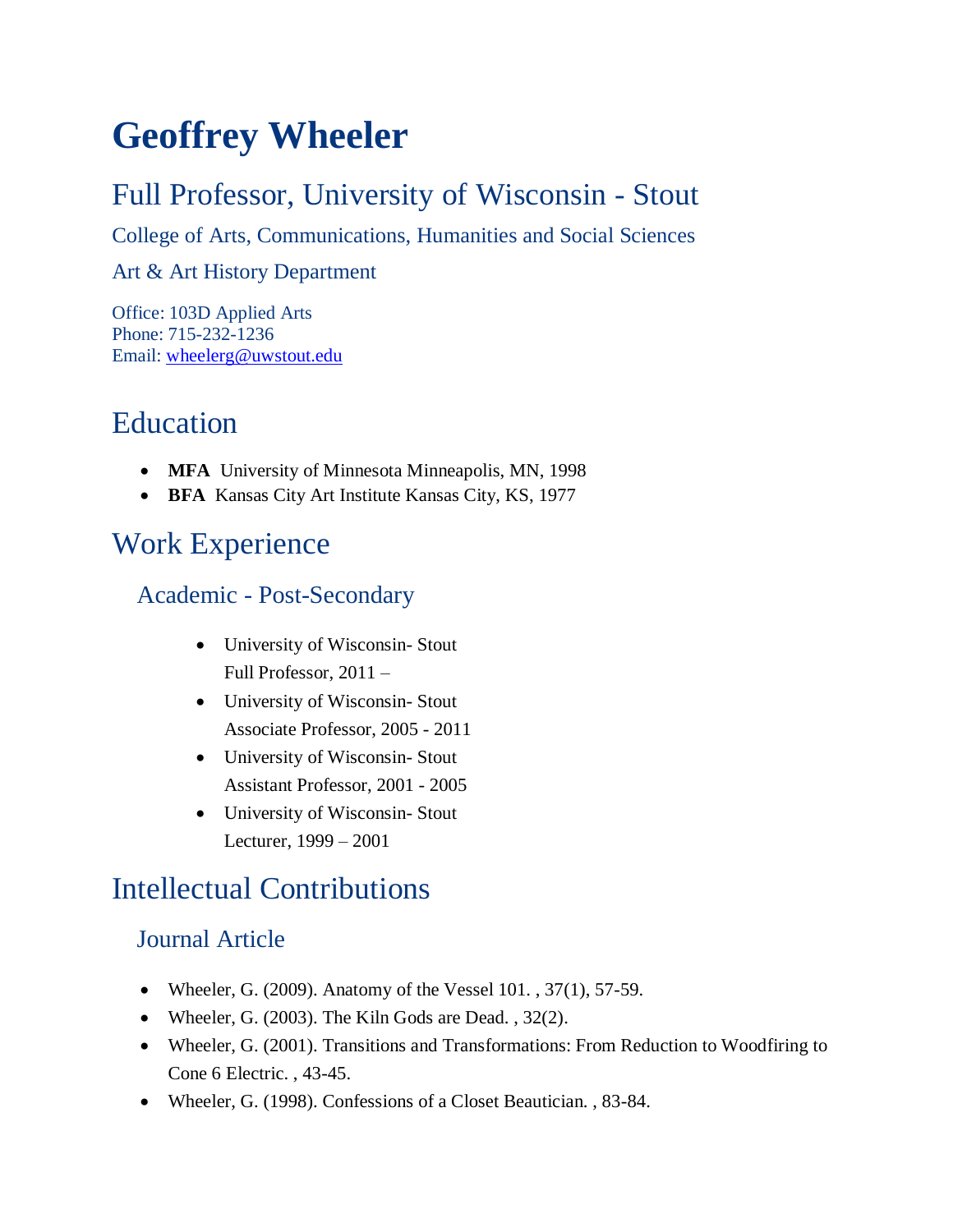### Artistic and Professional Performances and Exhibits

#### Art - Exhibition, One-Person

- Wheeler, G. (Present) Earthly Delights. Lill Street Gallery. Chicago, Illinois ,
- Wheeler, G. (Present) Strange Fruit. Furlong Gallery. Menomonie, Wisconsin, Wheeler, G. (Present) Luscious. Fugui Ceramics Gallery. Taipei, Taiwan,
- Wheeler, G. (Present) Geoffrey Wheeler Porcelain. Xen Gallery. St. Louis, Missouri,
- Wheeler, G. (Present) Geoffrey Wheeler Porcelain. Terra Incognito Studios. Oak Park, Illinois,
- Wheeler, G. (Present) Geoffrey Wheeler: Work in Porcelain. Clay Art Center. Port Chester, New York,
- Wheeler, G. (Present) Geoffrey Wheeler: Vessels. Gallery Materia. Scottsdale, Arizona,
- Wheeler, G. (Present) Recent Work in Porcelain. Akar Design. Iowa City, Iowa,
- Wheeler, G. (Present) Recent Work: Juried Solo Exhibition. The Clay Studio. Philadelphia, Pennsylvania ,
- Wheeler, G. (Present) Work in Porcelain. Fifth Element Gallery. Portland, Oregon,

### Presentations

#### Presenter

• Wheeler, G. (2008). Tsung-Yeh International Ceramics Festival, Tainan, Taiwan.

#### Workshop

- Wheeler, G. (2006). Color Form, Idyllwild, CA.
- Wheeler, G. (2006). Color Form, Santa Fe, NM.

## Grants, Contracts, and Sponsored Research

#### Grant

- Wheeler, G. Faculty Development Grant. Sponsored by University of Wisconsin-Stout.
- Wheeler, G. Faculty Development Grant. Sponsored by University of Wisconsin-Stout.

# Awards, Fellowships, Honors, and Scholarships

#### Award

• Dahlgren Research Professorship, University of Wisconsin-Stout (2009)